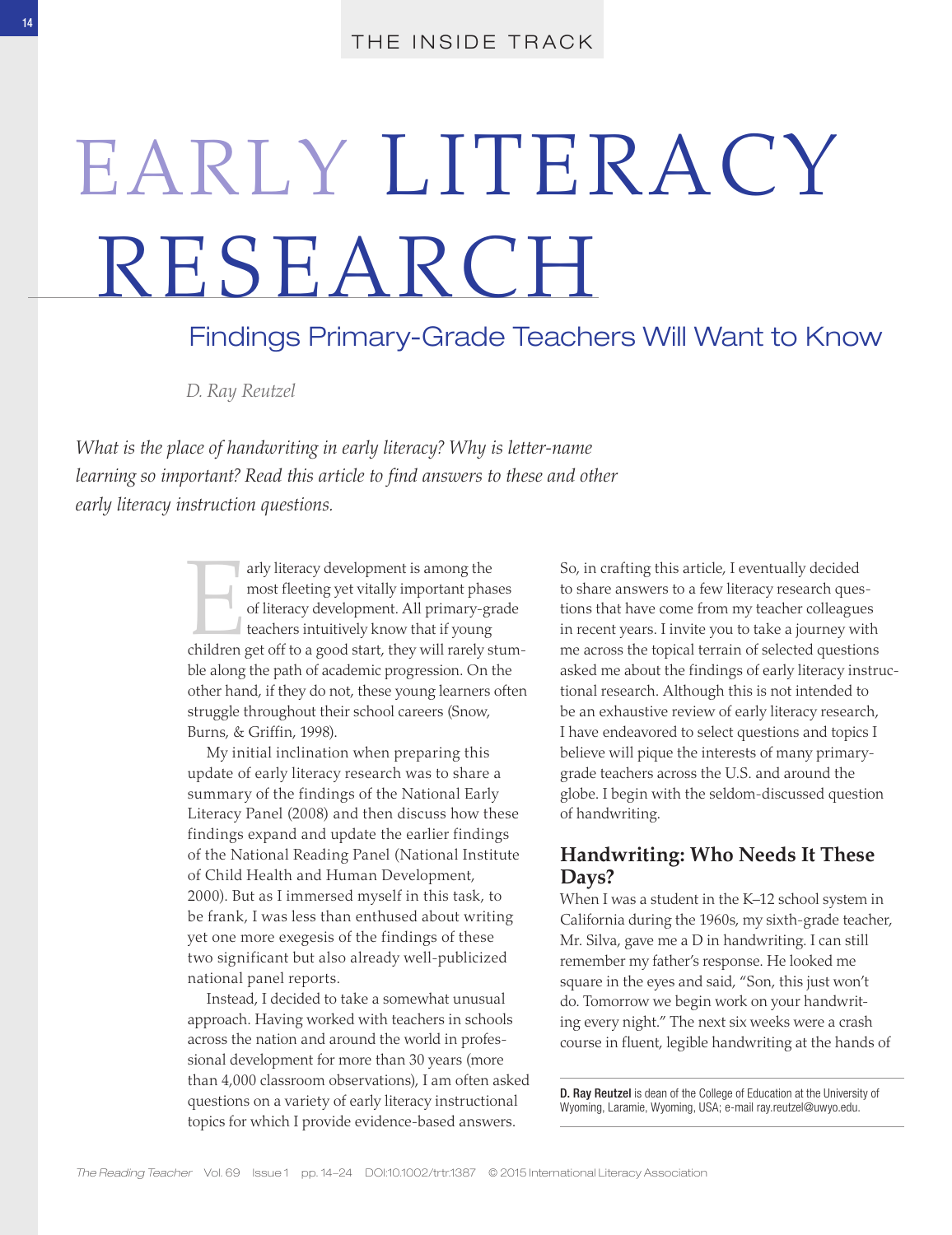an accountant father. The practice gave me very legible handwriting, just like my father's.

Fast-forward some 15 years, and I found myself writing on a chalkboard in front of my five-member master's degree committee defending my MA thesis. After filling three chalkboards with information to answer questions, I turned around to see one of my committee members shaking his head with a frown. He then sternly reprimanded me and said, "I hope your handwriting on the chalkboard in your classroom is far more legible than it was for us today!"

 Frankly, over the past several decades, I was one of those who welcomed the move away from handwriting in the elementary language arts curriculum (Christensen, 2009). I and my likeminded teacher colleagues questioned the value of handwriting instruction in an already overcrowded language arts curriculum and particularly in an increasingly technologically oriented world. In short, I believed what many teachers believed—that handwriting instruction could be neglected without penalizing students. I was wrong.

 Research over the last 30 years continues to show that handwriting speed and legibility, or what some call transcription fluency, predicts everything from a student's quality and quantity of written compositions to his or her ability to take notes and the scores and grades he or she receives on exams in college classes (Peverly, Garner, &

 *"Students…who lack transcription fluency struggle to get their ideas written down quickly enough..."* 

Vekaria, 2014; Peverly et al., 2007)! So, in an era of teaching with Common Core State Standards (CCSS), why should elementary teachers care about teaching young students handwriting especially when the English Language Arts Standards (K–12) neglect handwriting altogether?

 Achieving fluent transcription of handwritten letters is an essential prerequisite for achieving many, if not all, of the other CCSS writing standards. Students in early childhood, as well as college students, who lack transcription fluency often struggle to get their ideas written down quickly enough to remember what they were thinking about as they write (Berninger, 1999; Graham & Weintraub, 1996). And even though handwriting transcription fluency is considered a low- level skill, it appears to be nonetheless consistently related to and an accurate predictor of the amount and quality of the texts students produce—of students' creativity of thought, organization, coherence of ideas, comprehensiveness of topical coverage, and clarity of expression (Biemiller, Regan, & Gang, 1993; Christensen, 2009; Jones & Christensen, 1999; Graham, Harris, & Fink, 2000; Meltza, Fenton, & Persky, 1985; Peverly et al., 2007; Schlagal, 2007). Even in the current age of computing technology, Connelly, Gee, and Walsh (2007) found a high correlation between handwriting speed and typing speed; thus, children who struggle with automatic letter transcription fluency also struggle with automatic keyboarding as well.

Christensen (2009) summarizes the research quite succinctly:

 Taken as a whole, correlational studies indicate that the ability to produce letters automatically accounts for a remarkably large proportion of the variance in compositional fluency, and depending on the age of students, a large proportion of the variance in quality of written text (p. 168).

 *"Handwriting needs to be returned to the elementary language arts curriculum."* 

 The takeaway message is clear: Handwriting needs to be returned to the elementary language arts curriculum. When handwritten letter transcription becomes fluent, young students can turn their attention to higher-level cognitive processes that allow them to compose highquality written texts across a wide range of genres, as required in today's Common Core writing standards.

# **Phonemic Awareness: Of Rhyme (Rime) and Reason**

Marilyn Adams's (1990) book *Beginning to Read* , published by the Massachusetts Institute of Technology Press, was one of the first publications to raise public and professional awareness of phonological and phonemic awareness. By 2000, the *Report of the National Reading Panel* had firmly established phonemic awareness as one of the two best predictors of future reading achievement and an essential ingredient in evidence-based reading instruction.

 As the value of teaching phonemic awareness gradually crept into early childhood classrooms after the turn of the millennium, specific components of phonemic awareness instruction became firmly entrenched in preschool and kindergarten classrooms. As viewed through the lens of developmentally appropriate practices, early childhood educators often accounted rhyming and alliteration activities to develop phonemic awareness as developmentally appropriate for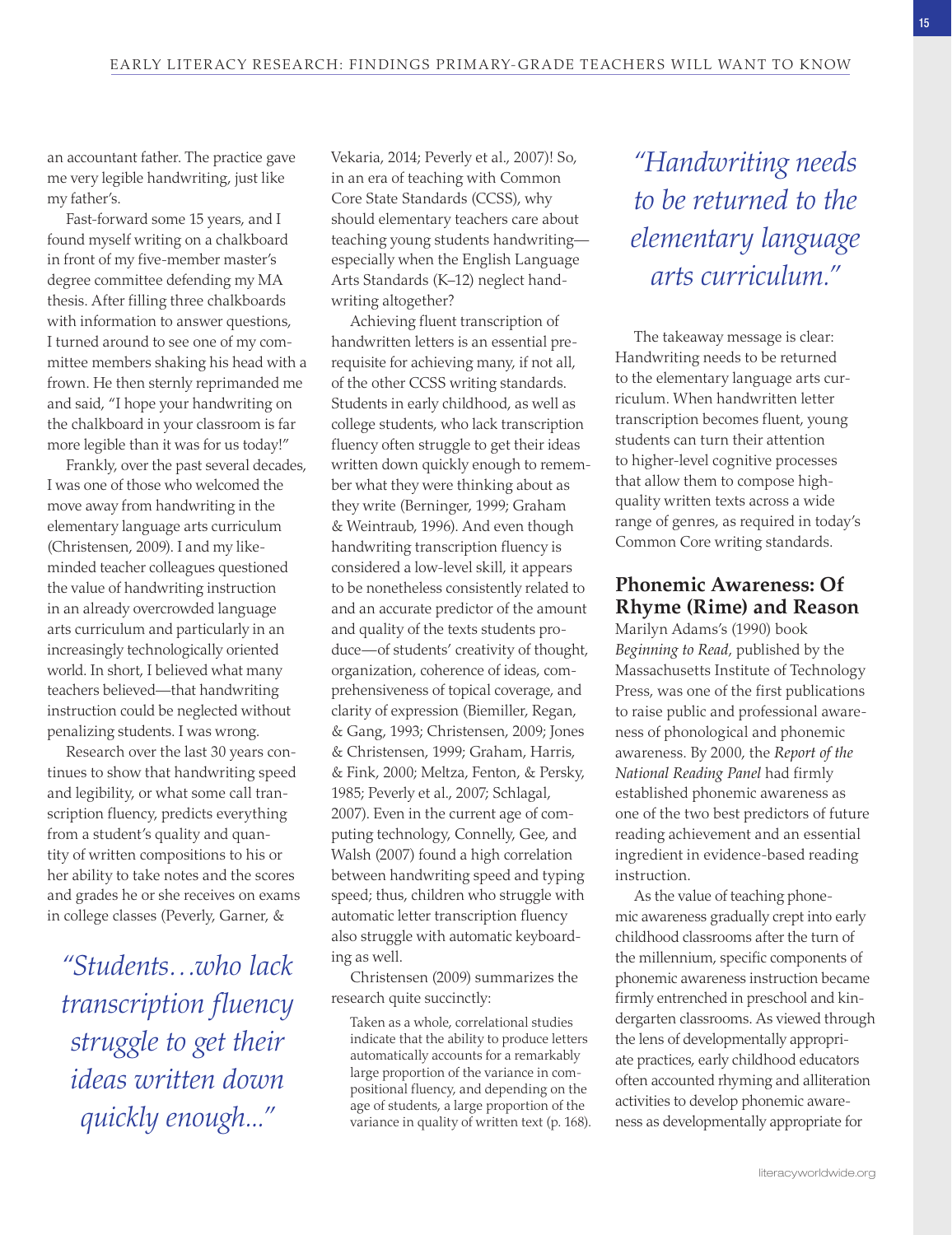*"Research has shown that phoneme-level skills account for unique variance in students' future reading scores, after controlling for the effects of rhyming ability in children."* 

4- and 5-year-old children. It also didn't hurt that there were plentiful, accessible, and familiar resources available, such as poems, songs, chants, and raps, for teaching rhyming and alliteration that early childhood teachers could use to immediately engage young students in learning phonemic awareness. As a former kindergarten teacher, I, too, was all in on this one!

In fact, Runge and Watkins (2006) found, in one-factor analytic study, that phonological awareness was composed of two major constructs: (1) rhyming and (2) phoneme identification and manipulation. Unfortunately, the long-standing hypothesis that rhymes might be a developmental precursor of young children's full phonemic awareness (Goswami & Bryant, 1990) has yet to find strong support in research. Instead it appears that, for younger readers, that reading skill is better predicted by phonemic skills than rhyming skills (Hatcher, Hulme, & Snowling, 2004; Hulme, 2002; Muter, Hulme, Snowling, & Stevenson, 2004). Research has shown that phoneme- level skills account for unique variance in students' future reading scores, after controlling for the effects of rhyming ability in children. However, rhyme skills alone account for no unique variance after controlling for phonemelevel skills (Yeh & Connell, 2008).

 In 2004, Yeh evaluated two approaches for teaching phonemic awareness to young children in a quasi- experiment: (1) rhyming, alliteration, and story activities and (2)

phoneme segmentation and blending activities. Results showed that 4- and 5- year- old children taught segmentation and blending experienced significantly greater gains in phonemic awareness and letter-sound knowledge than children taught with rhyme and alliteration activities. In 2008, Yeh and Connell replicated these findings in a second study showing that instruction emphasizing phoneme segmentation, blending, and letter- sound relationships was not only more likely to promote phoneme awareness but also more likely to promote future reading ability than rhyming, alliteration, or vocabulary activities, even for highly disadvantaged children as young as 4 years old. In a follow- up discussion of the National Early Literacy Panel's (2008) meta-analysis of early literacy research, Phillips and Piasta (2013) noted, "Some evidence suggests that teaching rhyming alone may not sufficiently promote advancements in overall phonemic awareness skills (Hatcher et al., 2004; Hindson et al., 2005; Phillips et al.,  $2008$ <sup>"</sup> (p. 103).

 As much fun as promoting phonemic awareness through rhyming and alliteration activities may be (and as much continuing allure these activities may have for many early childhood educators), the takeaway message from research is this: Focusing early phonemic awareness instruction on blending, segmenting, and manipulating phonemes has been shown to produce greater improvements in phonemic awareness and future reading

achievement in young children than time spent on rhyming and alliteration. This is not to suggest, however, that early childhood educators totally abandon rhyme and alliteration activities; rather, it is to point out the transitory value of these activities in relation to the more sustained outcomes associated with phonemic awareness instruction focused on phoneme-level activities.

# **Alphabet Letter Names and Sounds "Rn't" So Easy to Learn**

Twenty-three years ago, I authored an article titled "Breaking the Lettera- Week Tradition: Conveying the Alphabetic Principle to Young Children," published in *Childhood Education* (Reutzel, 1992). The gist of this article back then was that teaching alphabet letters at the rate of one letter per week, as was the "standard practice" in most kindergarten classrooms at the time, deserved to be drawn into question. Since that time, a great deal of research has been reported on how young children learn alphabet letters. It turns out that teaching alphabet knowledge to young children, something that ostensibly seems easy to teach in the minds of many laypersons and even other K–12 educators, is actually quite a complex, abstract task for young children to achieve. Complete and total mastery of all alphabet letters is a universal prerequisite in order for students to make progress in reading and writing. Alphabet knowledge is the single best predictor of later reading and writing success (National Early Literacy Panel, 2008). In addition, recent research has also demonstrated some interesting new findings about the order(s) in which young children develop their knowledge of the alphabet and how teachers can most effectively help them to do so.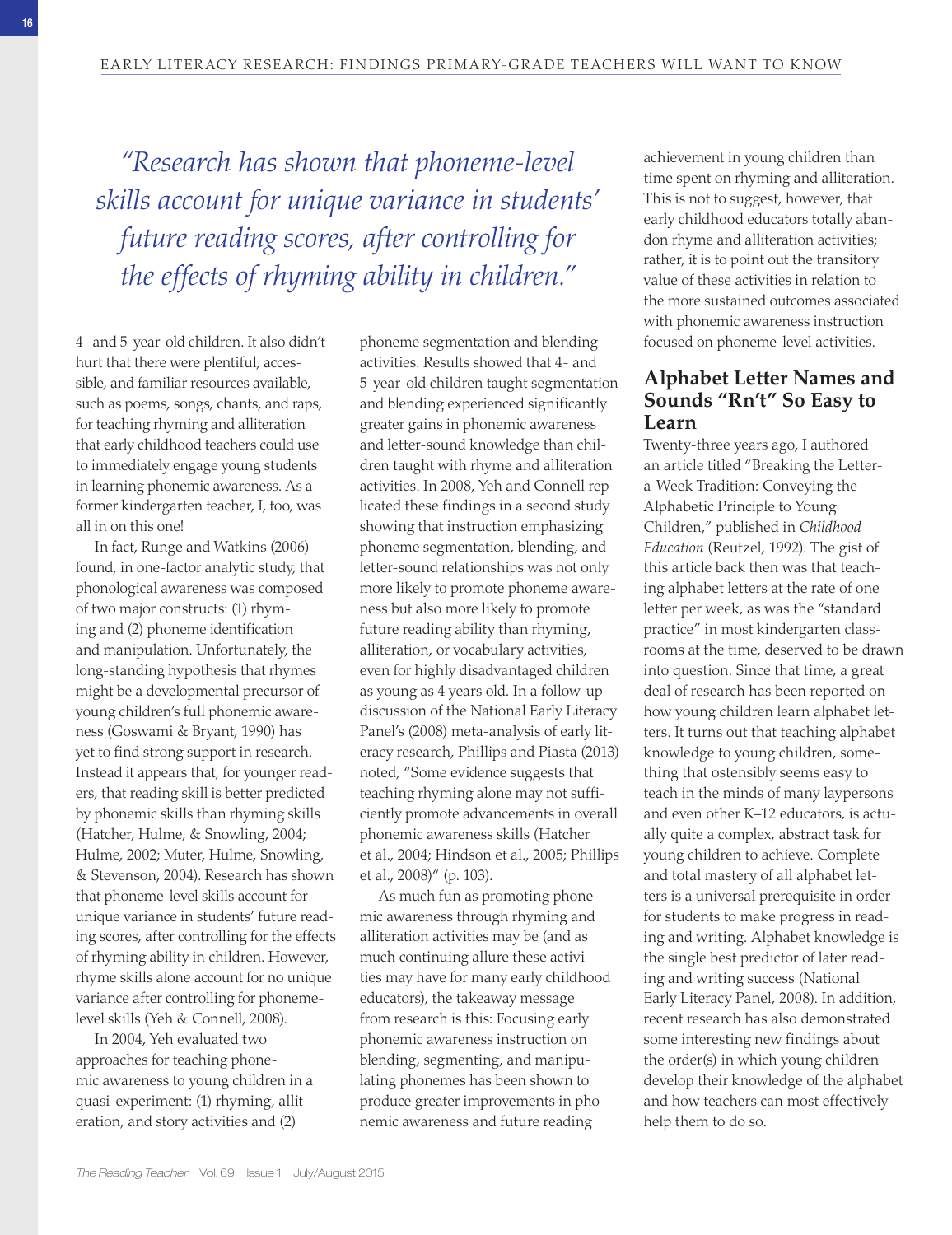In the past decade, research has identified six evidence-based alphabet letter learning orders through which young children may acquire knowledge of alphabet letter names and sounds (Justice, Pence, Bowles, & Wiggins, 2006). The first learning order is called the *own-name effect.* The ownname effect states that young children most easily and quickly learn the letters found in their given or first names. The strongest effect is for the first letter in the first name, such as *J* for Jamal (Hoorens & Todorova, 1988; Treiman & Broderick, 1998; Treiman, Levin, & Kessler, 2007). The second learning order is the *alphabetic-order effect*. The alphabetic- order effect is that letters at the beginning or end of the alphabet are learned more quickly and easily than those letters ordered in the middle of the alphabet (McBride- Chang, 1999). The third is the *letter-frequency effect*, which states that the more frequently exposed letters are in printed materials, the more quickly and easily they are learned (Fry, 2004; Hanna, Hanna, Hodges, & Rudorf, 1966). The fourth is the *letter-name pronunciation effect*. This effect occurs when a letter's sound is heard as the letter's name is pronounced. The fifth, the *consonant phoneme acquisition order effect*, states that young children learn consonant letters' names and sounds easier when they are mastered earlier in children's oral language development (Justice et al., 2006). And the sixth learning order is the *distinctive visual features letter-writing effect*. The letters of the alphabet are recognized through detection of a smaller set of distinctive visual features, which include (1) terminations, (2) straight lines, (3) curved lines, (4) diagonal lines, and (5) intersections (Fiset et al., 2008; Gibson, 1969; Townsend & Ashby, 1982). Teaching students to fluently produce this smaller

### Figure 1 Lesson Template for Teaching 12- Minute Letter Name and Letter Sound

### Lesson Objective

Students will learn the name, the sound, and how to write the symbols for the upper- and lowercase letter T/t.

### **Supplies**

- Bag of mixed alphabet letters
- Washable markers and lapboards
- Copies of enlarged print page
- Highlighter tape

### Explanation

Today, you will be learning to name, say the sound of, and write the upper- and lowercase letter  $T/t$ . Learning the letter name, the letter sound, and how to write upper- and lowercaseletter T/t will help you to read and write many new words.

### Letter Name Identification

This is the uppercase letter T. (Write and show the uppercase form of the letter.) This is the lowercase letter t. (Write and show the lowercase form of the letter.) Let's practicenaming this letter. What is this letter?  $T/t$ . (Point in different order to upper- and lowercase letter  $T/t$  at least three times.)

### Letter Sound Identification

The letter t makes the /t/ sound. Say the /t/ sound with me: /t/, /t/, /t/. What is the sound of the letter t? /t/ (Point to upper- and lowercase letter  $T/t$  at least three times, asking students to make the sound of the letter.)

### Sort the Letters

Here are some upper- and lowercase letter  $T/t$ s. (Show bag with 6–8 upper- and lowercase  $T/t$  magnetic letters, foam letters, or dye cuts.) They are all mixed in this bag. We need to sort these letters into upper- and lowercase categories. (Begin with a closed sort, and in subsequent review lessons, use an open sort.) I'll put each letter on the board, and if it is an uppercase letter  $T$ , you say, "Uppercase  $T$ , /t/." If it is a lowercase letter t, say, "Lowercaset, /t/." (Place letters on whiteboard one at a time for students to identify and sort.)

### Find the Letters

Now, let's see how many letter *t*'s we can find on this page. (Be sure to pick short pages of enlarged print with no more than four lines of print. Run a pointer underneath the words in each line of print.) When you see a letter  $t$ , point to the  $t$ . (Call on one student to come up and place a piece of highlighter tape over the letter t on the enlarged print page. You can also pass out a copy of a 3- or 4-line page out of a children's picture book and ask students to find a certain number of letter t's on the page, using a highlighter pen or crayon. Using a timer or stopwatch to increase intensity, pacing, and motivation is also advised.)

### Write the Letter

(Name and demonstrate the proper formation of the uppercase  $T$ .) The uppercase letter  $T$  starts at the top of the line and goes straight down to the bottom of the line. Then it has a straight line across the top. (Next, name and demonstrate the proper formation of the lowercase  $t$ .) The lowercase letter  $t$  also starts at the top of the line and goes straight down to the bottom of the line. Next, make a line that crosses the other line between the middle and top of the line. (Pass out white boards, gel boards, or lap boards and ask students to take letter dictation. Ask students to write  $3-6$  dictated upper-and lowercase  $T/t$ letters, and also quickly review other letters learned. Have students write and cover their letter. Then ask them to show you, using a choral response mode, the letter they wrote. Using a sticky note or clip board, notice when students show you their written dictated letters which were successful and which may need additional help in small-group settings.)

set of distinctive visual features before teaching them how to write all of the alphabet letters has been found to lead to quicker mastery of letter transcription (Pantina, 1957). James and Engelhardt (2012) found that the production of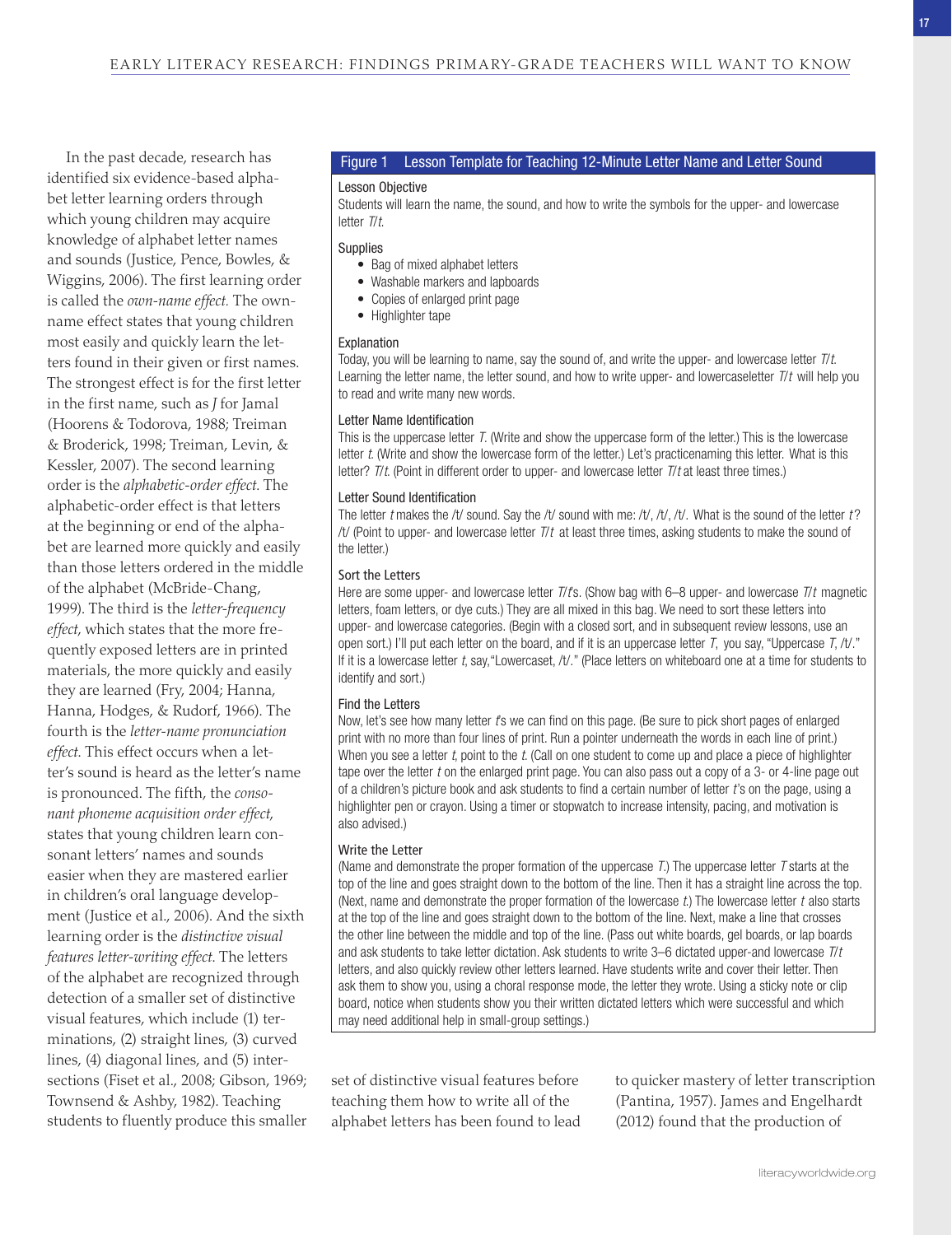handwritten alphabet letters activated areas of children's brains identified as the "reading circuit" more than any other sensorimotor training.

Research by Jones and Reutzel (2012) showed that letter-a-day instructional pacing was significantly more effective than letter-a-week pacing in promoting students' mastery of the alphabet letter names. They attributed this finding to a total of 6–7 distributed reviews of the alphabet letters in a single academic year, compared to only 1.5 distributed reviews when pacing instruction at a letter a week. Neuman (2006) cautioned teachers of young children that as important as alphabet knowledge is, it should not require an hour per day of instructional time in pre-K and kindergarten classrooms. Piasta and Wagner (2010) found that the most effective alphabet knowledge instruction is multicomponential, meaning that lessons should include learning activities that require letter recognition, naming, associating the symbol with a sound, writing, discriminating the letter to be taught from other letters, and categorizing letters into upper- and lowercase, to name a few. Jones, Reutzel, and Clark (2012) describe just such a multicomponential alphabet knowledge lesson format that requires only about 12 minutes per day to teach, as shown in Figure 1.

 With knowledge that there are multiple learning order effects associated with young students who are learning alphabet letters and names, teachers of young

children may want to consider changing up the order and focus for teaching the alphabet as they teach a letter a day, rather than a letter a week, to provide the recommended 6–7 distributed review cycles per year. Teaching students brief, multicomponential alphabet letter lessons daily followed up with multiple review cycles provides strong support for young students' alphabetic knowledge acquisition.

# **Concepts About Print: Don't Assume It!**

Marie Clay (1972a, 1991), perhaps more than anyone else, was responsible for drawing educators' attention to the oft- overlooked and seldom assessed importance of print awareness and print concepts. She maintained that as children learned to read, they needed to develop clear understandings about basic print concepts such as letters, words, sentences, directionality (top, bottom, left, right, first, last, etc.), and book handling, and they needed to be able to connect these concepts to the academic or instructional terms used to refer to them. Clay (1991) cautioned years ago, "Teachers cannot assume that beginning readers can isolate for attention the things that labels refer to. If they cannot and the teacher uses the terms without checking, the teaching-learning interaction goes astray" (p. 141).

 Where do children acquire print awareness? They get it from seeing environmental print and seeing people use print for various purposes (Hiebert,

 *"'Teachers cannot assume that beginning readers can isolate for attention the things that labels refer to.... [W]ithout checking, the teaching- learning interaction goes astray' (p. 141)."* 

1983). According to Adams (1990), children from middle- class families arrive at first grade having experienced 1,000 to 1,700 hours of one-on-one storybook reading as well as another 1,000 + hours of print experience in their homes and communities. In comparison, children coming to first grade from families in poverty typically have experienced only 25 hours of storybook reading and less than 200 hours of general guidance about the forms and nature of print. Consequently, there are likely to be some children in every classroom who need concepts about print (CAP) assessment and instruction.

 The National Early Literacy Panel (2008) identified CAP and print awareness as 2 of 10 variables that were moderately to strongly predictive of later literacy proficiency. Johns (1980) found that proficient first-grade readers performed significantly better on the CAP test (Clay, 1972a, 2000) than did average or below-average first-grade readers. In 1987, Lomax and McGee tested a five-component model where CAP influenced letter awareness; letter awareness influenced phonemic awareness, phonemic awareness influenced phoneme (sounds)- grapheme (letters) awareness, which ultimately influenced the word- reading component of the model. CAP also directly influenced the phoneme- grapheme component in the model. Morris, Bloodgood, Lomax, and Perney (2003) tested another model and found that *concept of word*, one element of CAP, followed awareness of beginning consonants in words but preceded full phonemic segmentation, which in turn led to word recognition. Reutzel, Young, Fawson, Morrison, and Wilcox (2003) found that students' classification as "Conventional Readers" by their level of knowledge on the CAP test (Clay, 1972a, 2000) reliably predicted how well these same students could read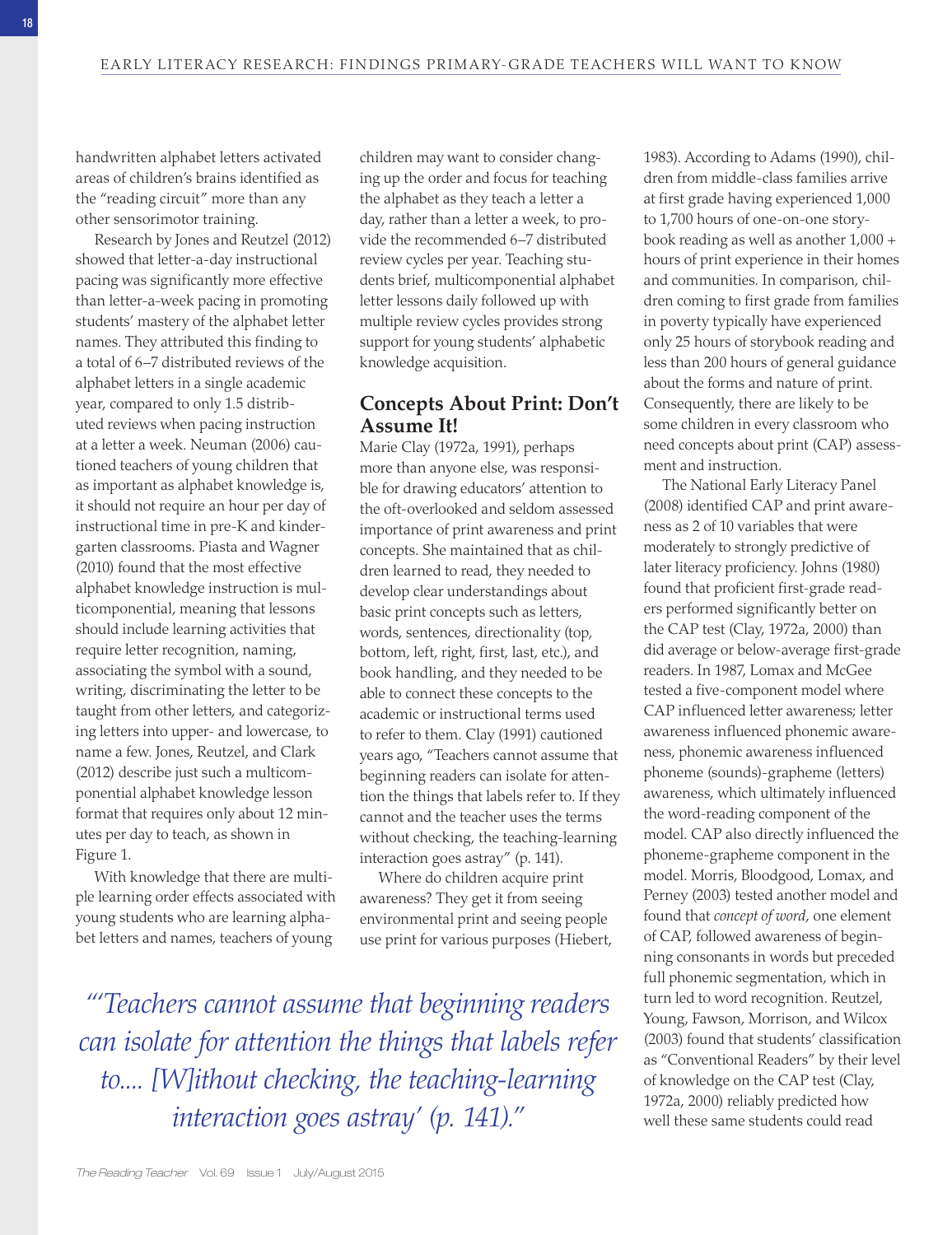environmental print when degraded from its original context to simple blackand- white block print. Taken together, it appears that assessing and teaching CAP may not be the single most important element of early reading instruction, but it certainly seems to provide a bridge to later literacy proficiency.

Reutzel, Oda, and Moore (1989), in an experimental study, found that an immersion approach to teaching CAP in kindergarten produced significant effects on reading readiness and wordreading test scores. The immersion approach embedded CAP instruction in a shared reading where the teacher would operate on the enlarged print as if all children in the class were seated in her lap. Children could hear their teacher using unfamiliar CAP terminology and at the same time see the teacher pointing, framing, highlighting, matching, and so on as she referred to the print features verbally. A real favorite in this immersion approach was the "verbal punctuation" technique, where children and teacher read a text and give each punctuation mark a sound and a hand motion. An engaging and humorous example of verbal punctuation can be found on YouTube by searching for Victor Borge's phonetic punctuation.

 In conclusion, CAP are effectively taught to young children by immersing them in shared reading experiences using pointing, circling, framing, counting, highlighting, verbal punctuation, matching, and so on. As children develop CAP, teachers can invite them to follow along using fingerpoint reading in their own copy of a text as they develop increasing control of the visual system.

# **Of Workshops and Writing Strategies: Writing in Early Literacy**

 Process approaches to writing instruction in the primary grades are a

 *"An immersion approach to teaching CAP in kindergarten produced significant effects on reading readiness and word-reading test scores."* 

ubiquitous practice. Often embedded within a writers' workshop, process writing approaches involve teachers and children in a variety of prewriting activities such as minilessons to define audience, purpose, discourse styles, planning, resource use, and drafting. Following a prewriting phase, which results in the production of a first draft, process writing approaches next involve teachers and children in conferencing, revising, and editing to improve the quality of the first draft. At the conclusion of the process writing approach, students and teachers disseminate their writing using a variety of activities and media such as an author's chair, books placed into the classroom library, or digital books shared on the school's website. Process writing approaches became popular in the mid-1980s, stemming from the early work of scholars such as Donald Graves (1983), Janet Emig (1971), Peter Elbow (1973), Lucy Calkins (1983), and Glenda Bissex (1985).

 As a former primary- grade classroom teacher, I found the writing process model as embodied in descriptions of the writers' workshop difficult to implement in a classroom of 25 + primary-grade students. I guess I should not have been surprised, since the original research on process writing was largely conducted by four researchers (Calkins, Elbow, Emig, and Graves) working with a total sample size of less than 25 participants. In fact, much of this early writing process research consisted of a series of micro- studies focused on the writing processes of individuals or small groups of students.

Nevertheless, over the intervening years, dedicated classroom teachers have found ways to implement the process approach to writing in classrooms with relative success.

 So, just how powerful is the process writing approach for improving students' writing quality in elementary classrooms? Graham & Sandmel (2011) reported a meta-analysis of process writing studies including studies of primary- grade students in classroom settings. They reported a mean average weighted effect size of .34 of a standard deviation (small effect size) with 84% of the comparisons resulting in a positive effect for writing process approaches. Consequently, one is safe in concluding that process writing was consistently superior to other traditional writing approaches to which it was compared. On the other hand, process writing is not without its critics. Cramer (2001) summed up the situation as follows:

 It is best to face this truth: the writing process has its weaknesses; it is poorly implemented in many instances; it is not a panacea. But it is a better candidate for improving writing performance than the traditional approach…there is not sufficient evidence to cause us to abandon the writing process (p. 39).

 Consequently, there seems to be good reason for primary- grade teachers and students to continue to use process writing approaches as embodied in the near-ubiquitous practice of writers' workshop. Conversely, the effect size of the process writing approach, although consistent, was relatively small. One must wonder if there isn't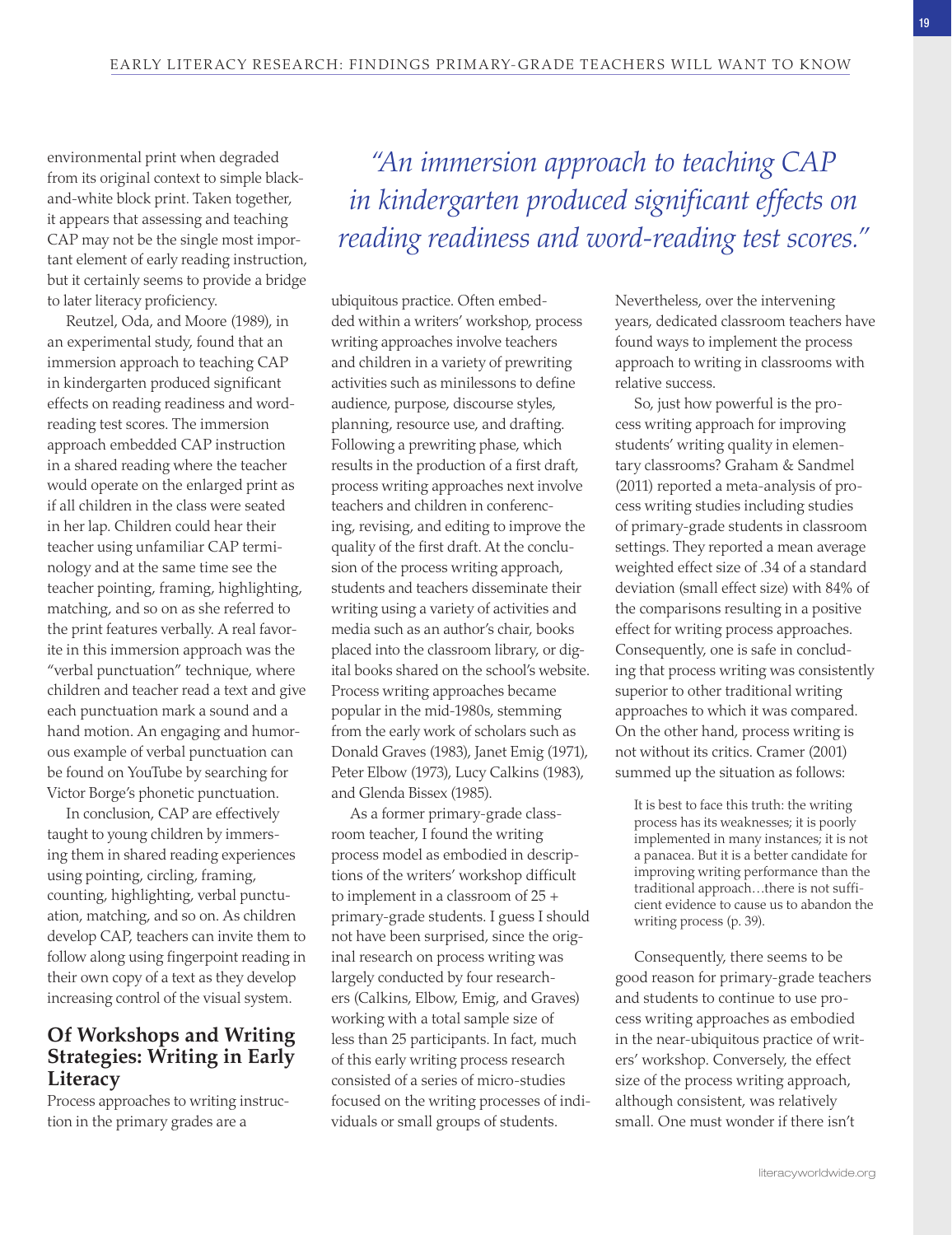*"If teachers…want to 'power up' their writers' workshop, use…highly effective SRSD writing strategies."* 

a more powerful writing approach teachers might use in addition to or embedded within current process writing approaches to increase outcomes in a CCSS writing environment.

 The answer to this question is a resounding *yes!* For many years now, researchers Harris, Graham, Mason, and Friedlander (2008) have been conducting studies of powerful writing strategies called Self- Regulated Strategy Development (SRSD). In a metaanalysis, Graham (2006) reports a mean effect size of 1.32 standard deviations (large effect size) for all examined effects of SRSD writing strategy instruction. This effect size is a whopping four times the average effect size on writing quality and quantity realized from a process writing approach alone!

Harris and colleagues (2008) describe writing strategies for enhancing word choice, writing stories, persuasive text, explanations, descriptions, and reports. They provide additional strategies for teaching revising, test-taking, and planning a writing project. Each strategy is easily remembered by the use of several mnemonic devices, such as POW + WWW (Pick my idea; Organize my notes; Write and say more  $+$  Who, When, Where and What 2; How 2) or TWA + PLANS (Think before reading; think  $M$ hile reading; think  $A$ fter reading  $+$  Pick goals; List ways to meet goals And make Notes; Sequence ideas).

SRSD writing instruction follows a sequence of instructional stages, not to be used as a "cookbook" but as a general format or framework for instructing each SRSD writing strategy to the point of self- regulation. The sequence of SRSD writing instruction begins with developing students' background knowledge, followed by discussions about the strategy to be learned; then teacher modeling, followed by guided, supported practice; and finally, independent performance of the strategy. Students initially work to memorize each acronym for the several SRSDs to be taught. Students also spend time analyzing well-written or considerate text examples of the genre or type of writing they are learning to produce with teacher guidance. Thus, the text examples students read become mentor texts or "windows" of understanding for them to learn about how to produce a quality written product.

 If teachers of young children want to "power up" their writers' workshop, there are more than 40 experimental studies showing the effectiveness of teaching students using Harris and colleagues' (2008) highly effective SRSD writing strategies. As a complement to writers' workshop, teachers of young children can embed SRSD instruction within a writers' workshop framework with little effort by replacing the minilessons with SRSD lessons. During writing time, teachers can then provide guidance and support and gradually release these strategies to students' self-regulated use in producing quality and quantity writing products that will address many, if not all, of the current writing CCSS.

# **Talking Text Structure: If You Can Say It, You Can Read and Write It!**

 Prior to entering my PhD program in 1980, I had never heard of text structure. During my first doctoral seminar on teaching reading comprehension, I was introduced to P. David Pearson and Dale D. Johnson's (1978) book, *Teaching Reading Comprehension*. It was here I first learned about micro and macro structures in text. Like many other educators of my vintage, I had learned about Bloom's Taxonomy of Educational Objectives and asking questions at higher levels of thinking, but I had never entertained the idea that analyzing a text for its implicit structure would help me as a learner organize, remember, learn from, and make richer connections with my own background knowledge or with other texts I had read. Since that time, I have wondered why, in my 30 + years of classroom observations and content analyses of core reading programs, I have observed so very little teaching of text structure. Admittedly, I have seen more teaching of story structure than I have seen teaching of informational text structures. This may explain why a recent large-scale, longitudinal observation study of reading comprehension instruction in grades K-3 revealed that primary-grade teachers spend very little time teaching text structures (Donaldson, 2011).

The finding that primary-grade teachers spend little time teaching text structure is especially concerning when viewed through the lens of implementing the CCSS for Reading, in which Anchor Standard 2 is, at least in part, focused on analyzing literature and informational texts for text structures.

 Teaching young children text structures to support reading comprehension in early reading may seem at odds with most teachers' experiences. They might question how or why it would be important to teach young students text structures when the students are struggling to identify letters, associate sounds, decode unfamiliar words, and attain a level of reading fluency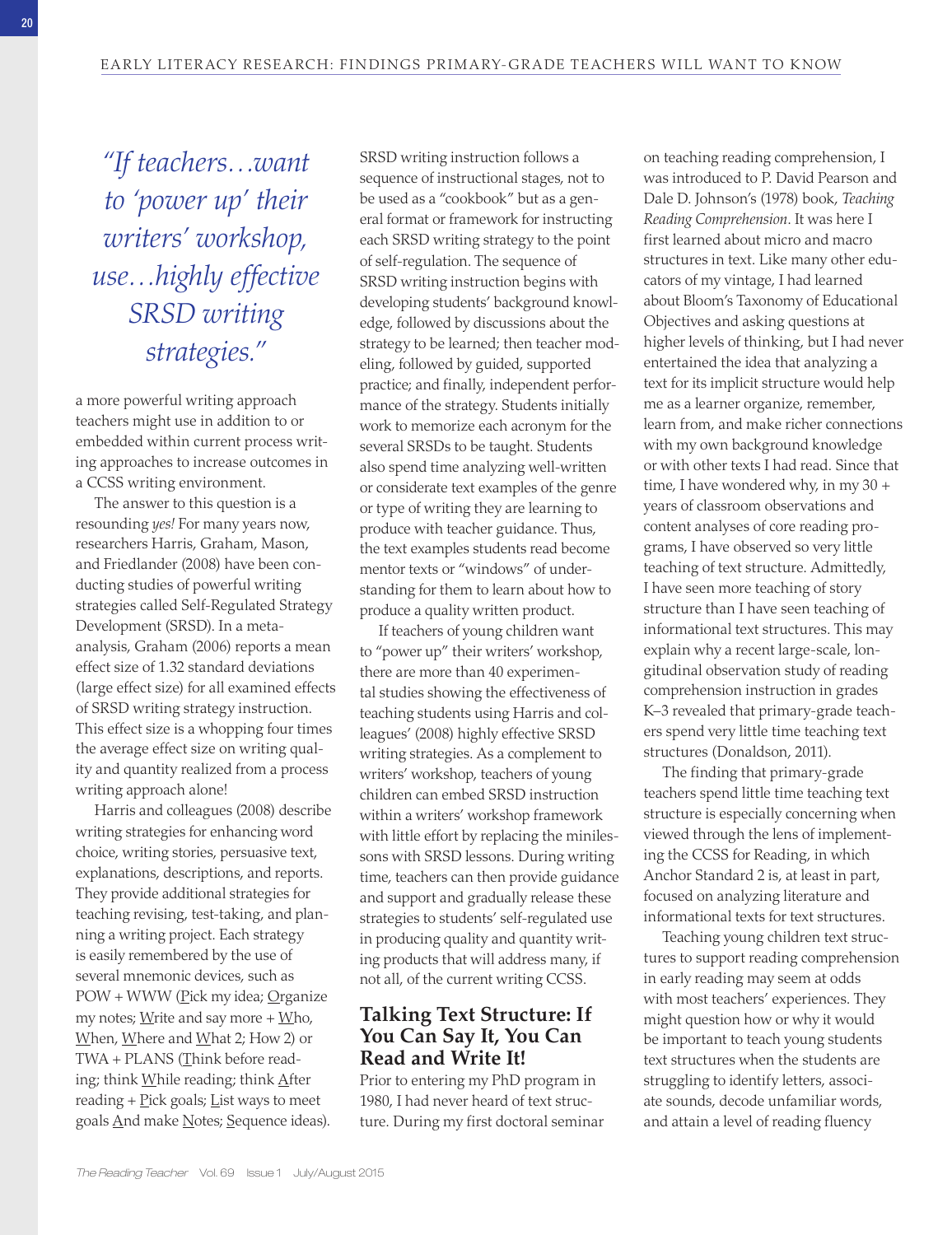that would facilitate reading comprehension. Why, then, would a recently published IES practice guide titled *Improving Reading Comprehension in Kindergarten Through 3rd Grade* recommend that primary-grade educators explicitly "teach students to identify and use the text's organizational structure to comprehend, learn, and remember content" (Shanahan et al., 2010, p. 17)? Preliminary research evidence suggests that students as young as 4 may benefit from instruction that targets the development of listening and reading comprehension skills by teaching informational text structures (Culatta, Hall-Kenyon, & Black, 2010).

 In a longitudinal study, Oakhill and Cain (2012) found that higher-level oral language skills, such as inference and comprehension monitoring, at age 7 were reliable predictors of reading comprehension at age 11. Cognitive profiles of elementary school–aged students with reading comprehension difficulties have shown they often evidence simultaneous weakness in oral language comprehension and processing (Duff & Clarke, 2011; Duke, Cartwright, & Hilden, 2013). In fact, Catts, Fey, Zhang, and Tomblin (1999) found that approximately 70% of students with poor reading comprehension in the second grade had also demonstrated significant oral language deficits in kindergarten. Similarly, young students with poor language skills in kindergarten have been shown to be at a higher risk for developing reading comprehension problems in later years (Catts, Fey, Tomblin, & Zhang, 2002). Notably, Nation, Cocksey, Taylor, and Bishop (2010) found that oral language weaknesses in poor comprehenders at age 8 were not a simple consequence of students' reading comprehension impairment; rather, they reflect persistent prior weaknesses in expressive and receptive language,

listening comprehension, and grammatical understanding. As a consequence, weakness in oral language in the early grades is increasingly viewed as a contributing and causal factor affecting poor reading comprehension in later grades (National Early Literacy Panel, 2008; Duke et al., 2013).

 So then, what is the takeaway message from all of this research on early comprehension instruction and oral language? It seems that if children can listen to texts read aloud, learn to identify the texts' structural components and organization, and then use this text structure knowledge to generate "text structure talk" in spoken texts, their later reading comprehension is empowered. The strongest evidence to date showing that oral language and story structure instruction improves listening and reading comprehension has come primarily from work with narrative texts (Duff & Clarke, 2011; Gillam & Gillam, 2014; Gillam, Gillam, & Reese, 2012).

Gillam et al. (2012) report results of a federally funded development project in which young language-impaired students were first taught the causal structure within the setting of narrative text structure elements (e.g., setting, problem, goals, episodes, and resolution), then this instruction was coupled with storytelling instruction and guided practice using wordless picture books as initial scaffolds working toward independent storytelling. Students' reading comprehension for stories was assessed from the baseline of the intervention to the conclusion the development project that resulted in the Supporting

Knowledge in Language and Literacy (SKILL) program (Gillam, Gillam, & Laing, 2012; see www.eejecerc.usu.edu/ news/skill.php). Results showed that improving young language-impaired students' knowledge of story structure and then applying this knowledge in the generation of oral "well- structured" stories significantly and positively impacted these students' listening and reading comprehension of stories. In short, providing students story structure instruction while listening to stories and then applying this knowledge first in oral language rather than in reading produced positive effects on later story comprehension.

 Another message for teachers of young children from these research findings is this: *There is no reason to delay the teaching of reading comprehension strategies such as text structure until children can read fluently.* Comprehension strategy instruction using story structure instruction and story maps can be effectively accomplished while listening to stories and then applied in oral language usage prior to expecting students to apply this knowledge to the reading or writing of stories.

 A logical extension of these findings should be considered for teaching informational text structures to young children. To begin informational text structure instruction, young students need to be taught about typical informational text structures such as description, sequence/procedural, problem-solution, cause-effect, compare- contrast, and mixing or multiple uses of these within a single text. Teaching students to study an author's

 *" There is no reason to delay the teaching of reading comprehension strategies such as text structure until children can read fluently."*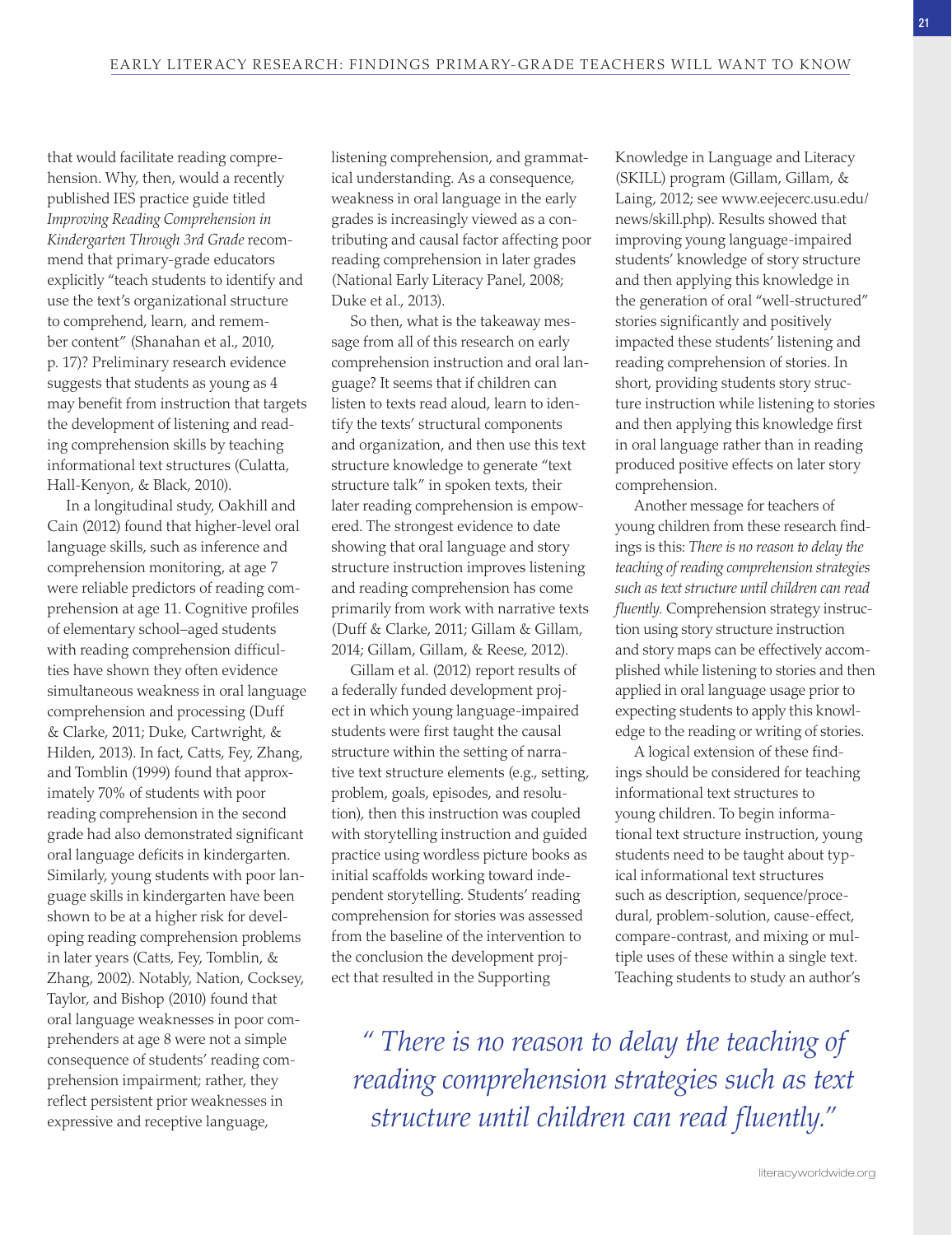Figure 2 Graphic Organizer to Represent a Sequential-Cycle Text Structure A Butterfly is Born: Life Cycle Graphic Organizer Egg **Butterfly** Caterpillar Pupa

use of headings, subheadings, diagrams, photos, and so on in informational text helps them to unpack the way a text may be organized. For example, suppose a first-grade teacher, Ms. Gilly, was going to read aloud the book *A Butterfly is Born* by Melvin Berger (1993). She begins by taking her students on a guided "text feature walk" through the book to determine how the author has organized the presentation of information. Once this is done, she assists her young students in determining if this text is a narrative or informational text. After they decide it is an informational text, it is helpful for Ms. Gilly to show

the students a visual of the text's organization using a graphic organizer, in this case perhaps a sequential or cyclic visual, as shown in Figure 2.

Once students see the text's organization or structure visually represented, it is often helpful for teachers to closely reread the text aloud with students in a shared reading to fill in the slots in the graphic organizer. Over time, teachers engage students in scaffolded "text talk," where they orally describe, compare and contrast, enumerate steps in a procedure, explain cause and effect or a problem and solution, and so on. Studying the structure

of texts can help even the youngest of students construct more complete, connected, and coherent mental models of meaning and knowledge as they actively listen to oral readings of narrative and informational texts.

# **Wrapping Up: Little- Known Findings on Early Literacy**

 Early literacy instruction sets the stage for all later literacy progress. If the foundations of literacy are secured early on, then students are placed on a trajectory leading to probable academic success in later schooling. The specific questions I addressed about early literacy instructional practices and research described here weren't those that have been propelled to the center stage of prominence in the past—phonemic awareness, phonics, fluency, vocabulary, or comprehension (National Reading Panel, 2000). Rather, they were in most cases related to additional elements of early literacy recommended by the National Early Literacy Panel (2008), such as oral language, concepts about print, letter-name knowledge, and writing. By adding these vital elements to early literacy instruction, teachers will be able to more completely and effectively address the requirements of the CCSS in English language arts and provide students with an effective programmatic framework for acquiring the necessary early literacy understandings, concepts, and skills for literacy success in primary- grade classrooms.

### **RE F ERENC ES**

- Adams, M.J. (1990). *Beginning to read: Thinking and learning about print* . Cambridge, MA : MIT Press.
- Berninger, V. (1999). Coordinating transcription and text generation in working memory during composing: Automatic and constructive processes . *Learning Disabilities Quarterly*, 22(2), 99-112.
- Biemiller, A., Regan, E., & Gang, B. (1993). *Studies in the development of writing speed: Age, task and individual differences*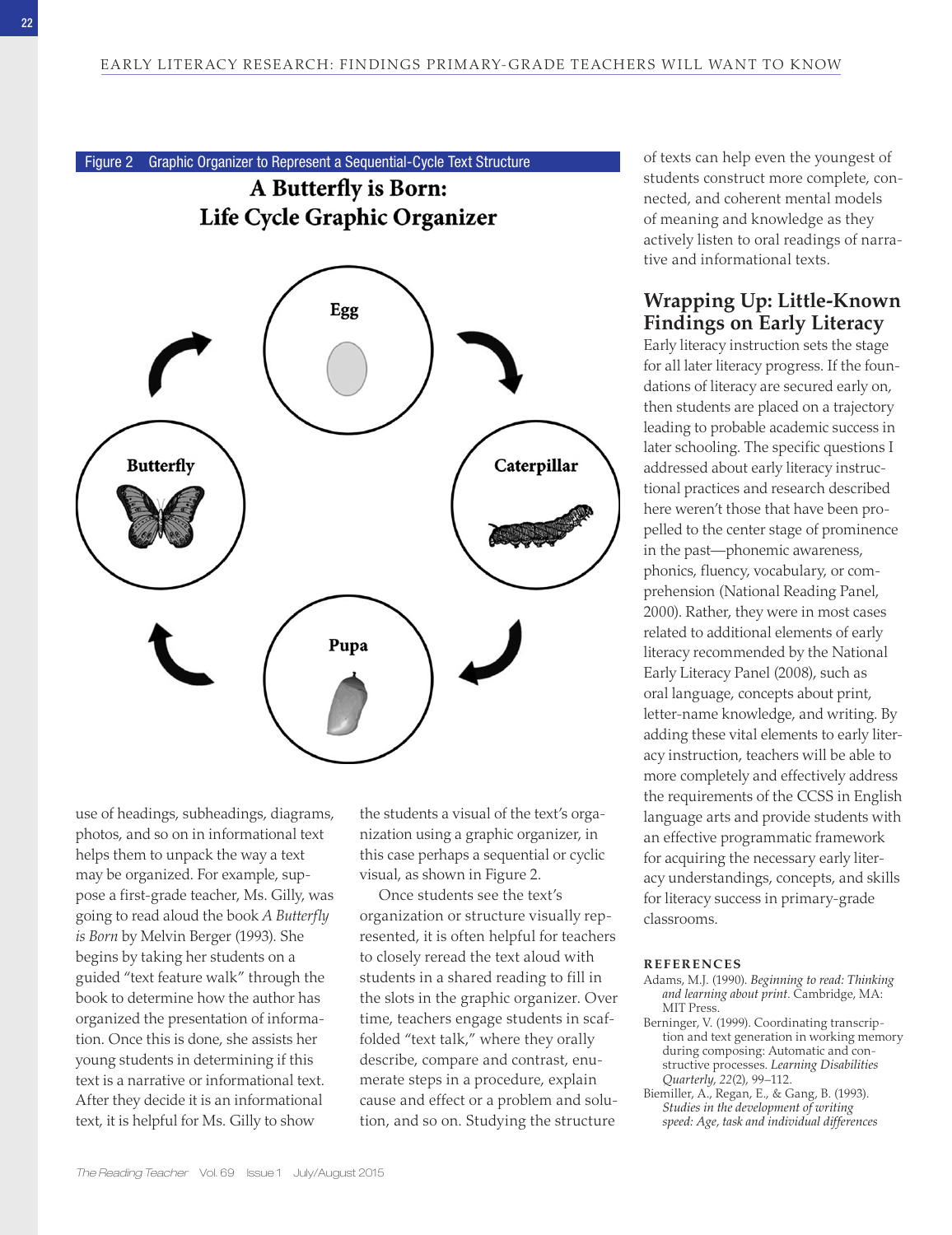(Unpublished manuscript). Toronto, Canada : University of Toronto.

- Bissex, G. (1985). *Gnys at wrk: A child learns to* write and read. Cambridge, MA: Harvard University Press.
- Calkins, L. (1983). *Lessons from a child: On the teaching and learning of writing* . Portsmouth: NH: Heinemann.
- Catts, H.W., Fey, M.E., Zhang, X., & Tomblin, J.B. (1999). Language basis of reading and reading disabilities: Evidence from a longitudinal investigation . *Scientific Studies of Reading* , *3* ( 4 ), 331 – 361 . doi: 10.1207/ s1532799xssr0304\_2
- Catts, H.W., Fey, M.E., Tomblin, J.B., & Zhang, X. (2002). A longitudinal investigation of reading outcomes in children with language impairments . *Journal of Speech, Language, and Hearing Research* , *45* ( 6 ), 1142 – 1157 . doi: 10.1044/1092- 4388(2002/093)
- Christensen, C.A. (2009). The critical role handwriting plays in the ability to produce highquality written text. In Zaner-Bloser (Ed.), *Handwriting research: A guide to curricu*lum planning (pp. 162-170). Columbus, OH: Editor .
- Clay, M.M. (1972a). The early detection of reading *difficulties: A diagnostic survey* . Auckland, NZ: Heinemann.
- Clay, M.M. (1991). Becoming literate: The con*struction of inner control* . Portsmouth, NH : Heinemann .
- Clay, M.M. (2000). Concepts about print: What *have children learned about the way we print*  language?. Portsmouth, NH: Heinemann.
- Connelly, V., Gee, D., & Walsh, E. (2007). A comparison of keyboarded and handwritten compositions and the relationship with transcription speed . *British Journal of Educational Psychology* , *77* ( 2 ), 479 – 492 .
- Cramer, R. (2001). *Creative power: The nature and nurture of children's writing*. New York, NY: Longman.
- Culatta, B., Hall-Kenyon, K., & Black, S. (2010). Teaching expository comprehension skills in early childhood classrooms . *Topics in*  Language Disorders, 30(4), 323-338.
- Donaldson , R.S . ( 2011 ). *What classroom observations reveal about primary-grade reading comprehension instruction within high-poverty schools participating in the federal Reading First initiative* (Doctoral dissertation). Retrieved from ProQuest document ID 879637644.
- Duff, F., & Clarke, P. (2011). Practitioner review: Reading disorders: What are the effective interventions and how should they be implemented and evaluated? *Journal of Child Psychology and Psychiatry* ,  $52(1)$ , 3-12.
- Duke, N.K., Cartwright, K.B., & Hilden, K.R. (2013). Difficulties with reading comprehension. In C.A. Stone, E.R. Silliman, B.J. Ehren, & G.P. Wallach (Eds.), *Handbook of language and literacy: Development and disorders* ( 2nd ed., pp. 451-468). New York, NY: Guilford Press .
- Elbow, P. (1973). *Writing without teachers*. New York, NY: Oxford University Press.
- Emig, J. (1971). The composing processes of twelfth graders. Urbana, IL: National Council of Teachers of English.
- Fiset, D., Blais, C., Ethier-Majcher, C., Arguin, M., Bulb, D., & Gosselin, F. (2008). Features for identification of uppercase and lowercase letters. Psychological Science, 19(11), 1161-1168.
- Fry, E. (2004). Phonics: A large phonemegrapheme frequency count revised . *Journal*  of Literacy Research, 36(1), 85-98.
- Gibson, E.J. (1969). Principles of perceptual *learning and development*. New York, NY: Prentice-Hall.
- Gillam, S.L., & Gillam, R.B. (2014). Improving clinical services: Be aware of fuzzy connections between principles and strategies . *Language, Speech, and Hearing Services in Schools*, 45(2), 137-144.
- Gillam, S.L., Gillam, R.B., & Reece, K. (2012). Language outcomes of contextualized and decontextualized language intervention: Results of an early efficacy study . *Language, Speech, and Hearing Services in Schools, 43(3),*  $1 - 44.$
- Gillam, S.L., Gillam, R.B., & Laing, C. (2012). *Skill: Supporting knowledge in language and literacy* (2nd ed.). Logan, UT: Utah State University.
- Goswami, U., & Bryant, P. (1990). *Phonological skills and learning to read* . London, UK : Lawrence Erlbaum Associates .
- Graham, S. (2006). Strategy instruction and the teaching of writing: A metaanalysis. In C.A. MacArthur, S. Graham, & J. Fitzgerald (Eds.), *Handbook of writing research* (pp. 187–207). New York, NY: Guilford Press .
- Graham, S., & Sandmel, K. (2011). The process writing approach: A meta-analysis. *The Journal of Educational Research, 104(6),* 396 – 407.
- Graham, S., & Weintraub, N. (1996). A review of handwriting research: Progress and prospects from 1980 to 1994 . *Educational Psychology Review* , *8* ( 1 ), 7 – 87 .
- Graham, S., Harris, K., & Fink, B. (2000). Is handwriting causally related to learning to write? Treatment of handwriting problems in beginning writers . *Journal of Educational Psychology* , *92* ( 4 ), 620 – 633 .
- Graves, D.H. (1983). Writing: Teachers and children at work. Portsmouth, NH: Heinemann .
- Hanna, P.R., Hanna, J.S., Hodges, R.E., & Rudorf, E.H. (1966). *Phoneme-grapheme correspondences as cues to spelling improvement.* Washington, DC: U. S. Department of Health, Education, and Welfare.
- Harris, K., Graham, S., Mason, L.H., & Friedlander, B. (2008). Powerful writing strat*egies for all students* . Baltimore, MD : Paul H. Brookes .
- Hatcher, P.J., Hulme, C., & Snowling, M.J. (2004). Explicit phoneme training combined with phonic reading instruction helps young children at risk of reading failure . *Journal of Child Psychology and Psychiatry* , *45* ( 2 ), 338 – 358 .
- Hiebert, E.H. (1983). Developmental patterns and interrelationships of preschool children's print awareness. *Reading Research Quarterly, 16(2), 236-260.*
- Hindson, B., Byrne, B., Fielding-Barnsley, R., Newman, C., Hine, D.W., & Shankweiler, D. (2005). Assessment of early instruction of preschool children at risk for reading disability . *Journal of Educational Psychology* ,  $97(4)$ , 687-704.
- Hoorens, V., & Todorova, E. (1988). The name letter effect: Attachment to self or primacy of own name writing? *European Journal of Social Psychology* , *18* ( 4 ), 365 – 368 .
- Hulme, C., Hatcher, P.J., Nation, K., Brown, A., Adams, J., & Stuart, G. (2002). Phoneme awareness is a better predictor of early reading skill than onset- rime awareness . *Journal of Experimental Child Psychology* , *82* ( 1 ), 2 – 28 .
- James, K.H., & Engelhardt, L. (2012). The effects of handwriting experience on functional brain development in pre-literate children. *Trends in Neuroscience and Education, 1(1),*  $32 - 42$
- Johns, J. (1980). First graders' concepts about print. *Reading Research Quarterly*, 15(4), 529-549.
- Jones, D., & Christensen, C. (1999). Relationship between automaticity in handwriting and students' ability to generate written text. Journal of Educational Psychology, 91(1), 44-49.
- Jones, C.D., & Reutzel, D.R. (2012). Enhanced alphabet knowledge instruction: Exploring a change of frequency, focus, and distributed cycles of review . *Reading Psychology* , 33(5), 448-464.
- Jones, C.D., Reutzel, D.R., & Clark, S.K. (2012). Enhancing alphabet knowledge instruction: Research implications and practical strategies for early childhood educators . *Early*  Childhood Education Journal, 41(2), 81-89.
- Justice, L.M., Pence, K., Bowles, R.B., & Wiggins, A. (2006). An investigation of four hypotheses concerning the order by which 4- year- old children learn the alphabet letters . *Early Childhood Research Quarterly* , *21* ( 3 ), 374 – 389 .
- Lomax, R.G., & McGee, L.M. (1987). Young children's concepts about print and reading: Toward a model of word reading acquisition. *Reading Research Quarterly, 22(2), 237-256.*
- McBride-Chang, C. (1999). The ABCs of the ABCs: The development of letter-name and letter- sound knowledge . *Merrill- Palmer Quarterly*, 45(2), 285-308.
- Meltza, L., Fenton, T., & Persky, S. (1985). A *developmental study of the components of written language in children with and without learning difficulties* . Paper presented at the annual meeting of the American Educational Research Association, Chicago, IL.
- Morris, D., Bloodgood, J.M., Lomax, R.G., & Perney, J. (2003). Developmental steps in learning to read: A longitudinal study in kindergarten and first grade . *Reading Research Quarterly* , *38* ( 3 ), 302 – 328 .
- Muter, V., Hulme, C., Snowling, M.J., & Stevenson, J. (2004). Phonemes, rimes, vocabulary, and grammatical skills as